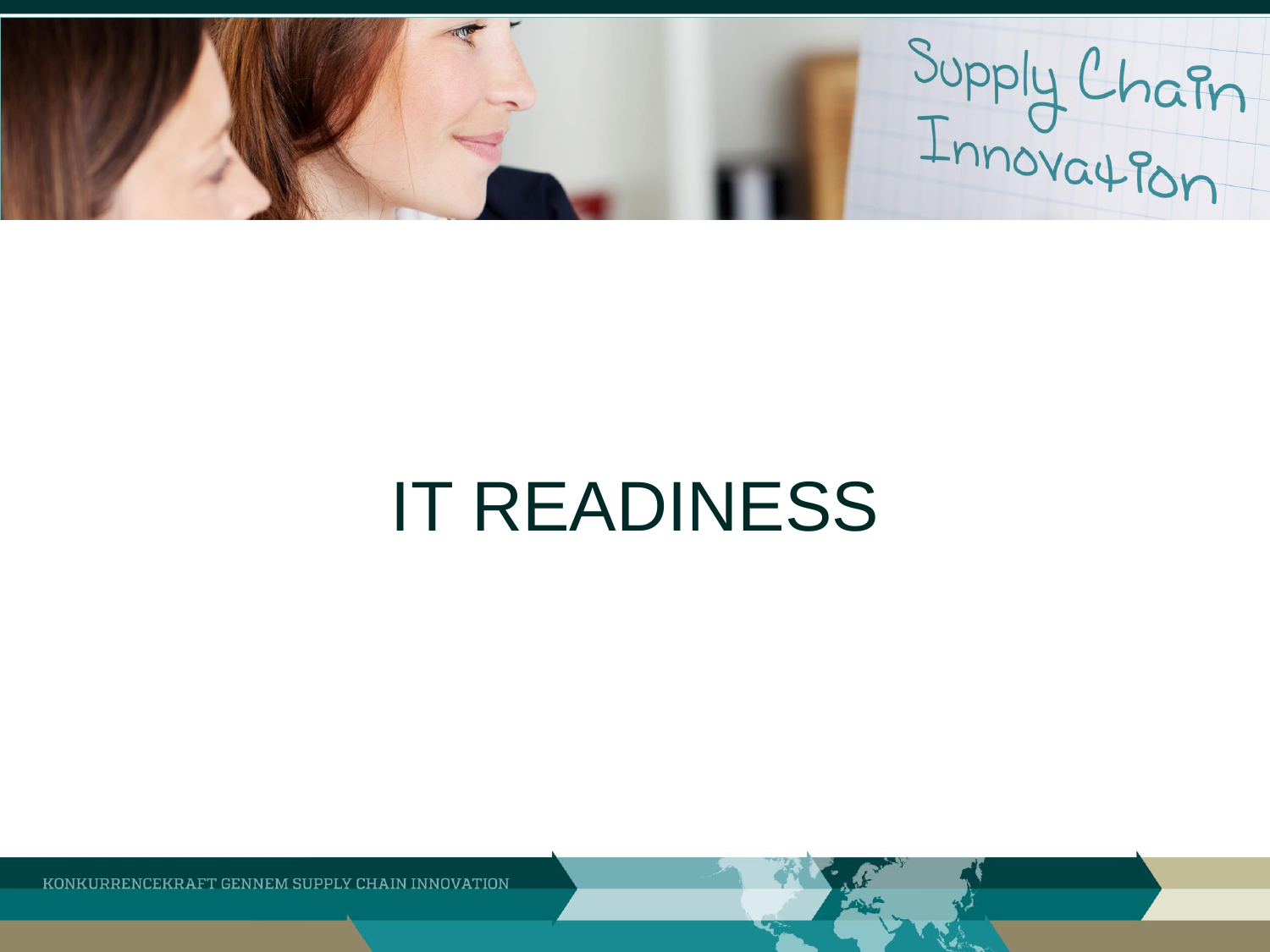

#### **Purpose**

The purpose of this tool is to investigate the need for IT tools to support a specific supply chain innovation. If so, the readiness of the company to work with these systems has to be assessed, i.e. an impact assessment**.**

## **Participant(s)**

The company's IT manager, project manager, and key employees in relation to the specific supply chain innovation project.

## **Application**

The tool has to be applied when a supply chain innovation project is initiated and planned-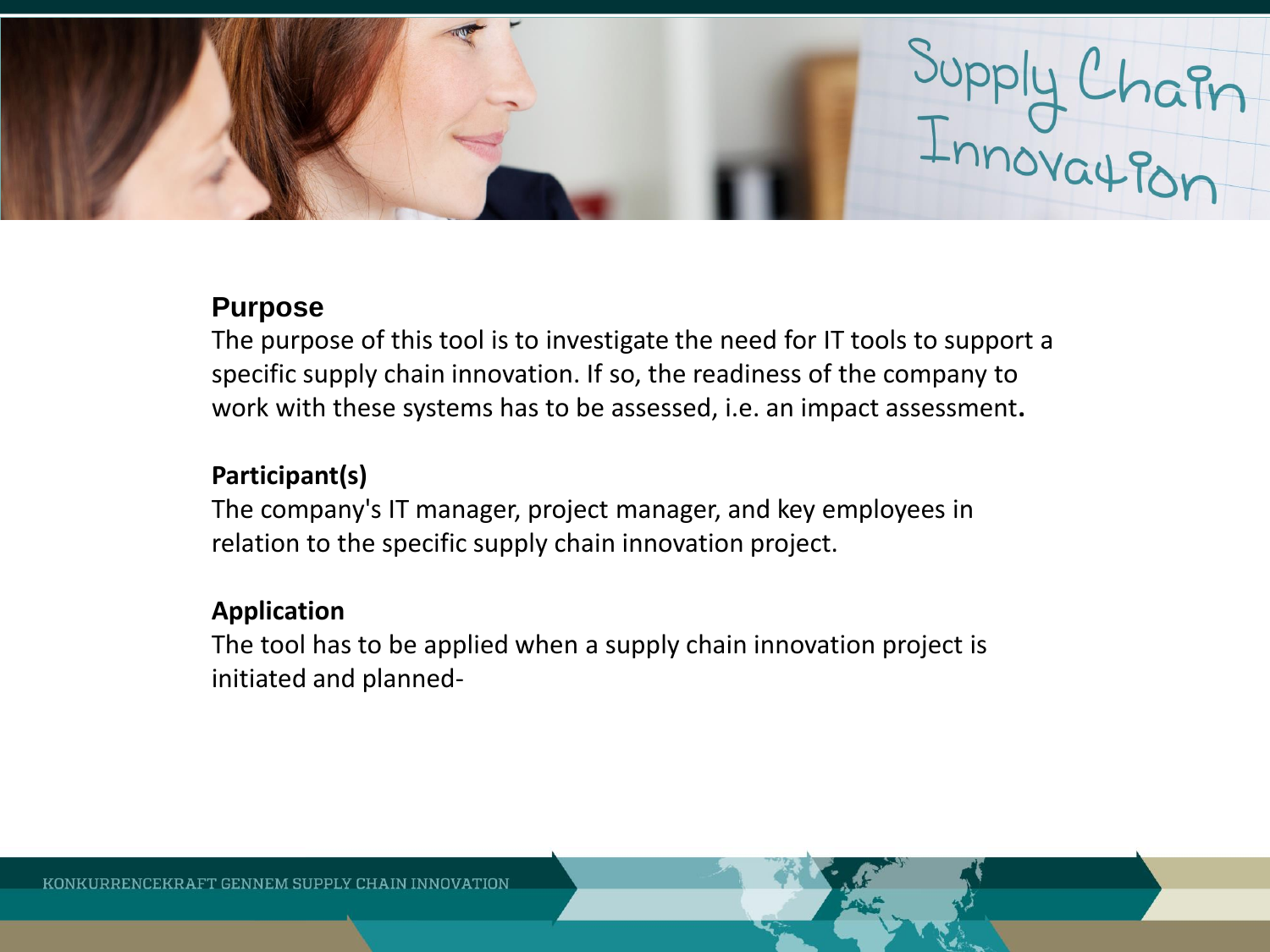

#### **Method**

To apply the tool, relevant participants rate the IT readiness by a series of statements, illustrated in the table on the next page. Then the areas are prioritized and facts collected with the purpose of developing a plan of action.

For statements with yellow smileys, one should be particularly aware of potential problem areas. For statements with red smileys, the company should investigate the area and set up a plan of action without delay.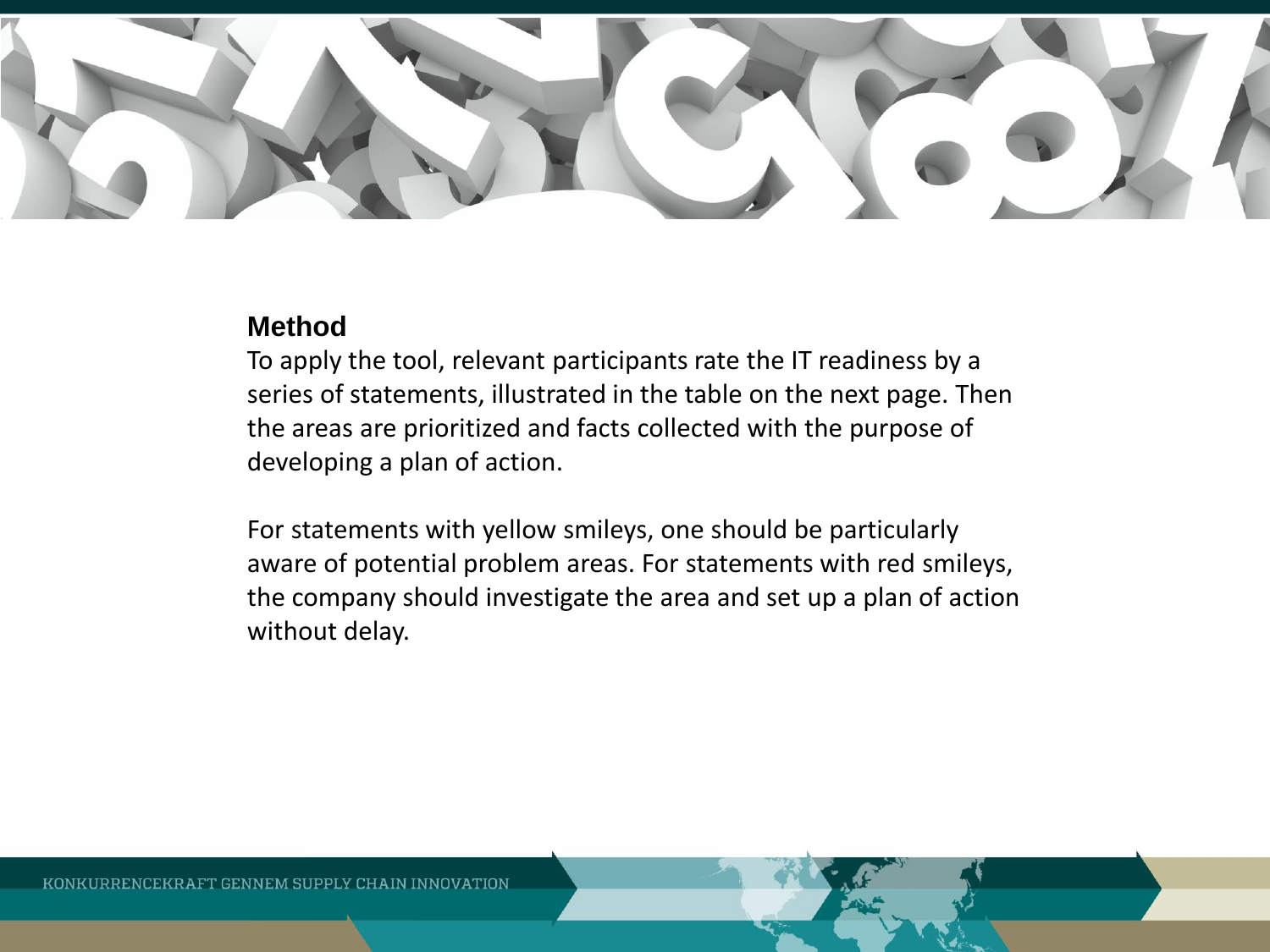*Statements to asses IT readiness*

| Company          | The company is met with pressure to change the<br>existing processes                    |  |  |
|------------------|-----------------------------------------------------------------------------------------|--|--|
|                  | Financial resources for the IT project are available<br>within the company              |  |  |
|                  | The company has good experience with<br>implementation of IT projects                   |  |  |
| Management       | Management has the necessary understanding of the<br>need for a new system              |  |  |
|                  | Management is ready to give the necessary managerial<br>support to the IT project       |  |  |
| <b>Employees</b> | Potential users of the IT system have sufficient<br>competences to learn the new system |  |  |
|                  | Employees are willing to adapt to the new IT project                                    |  |  |